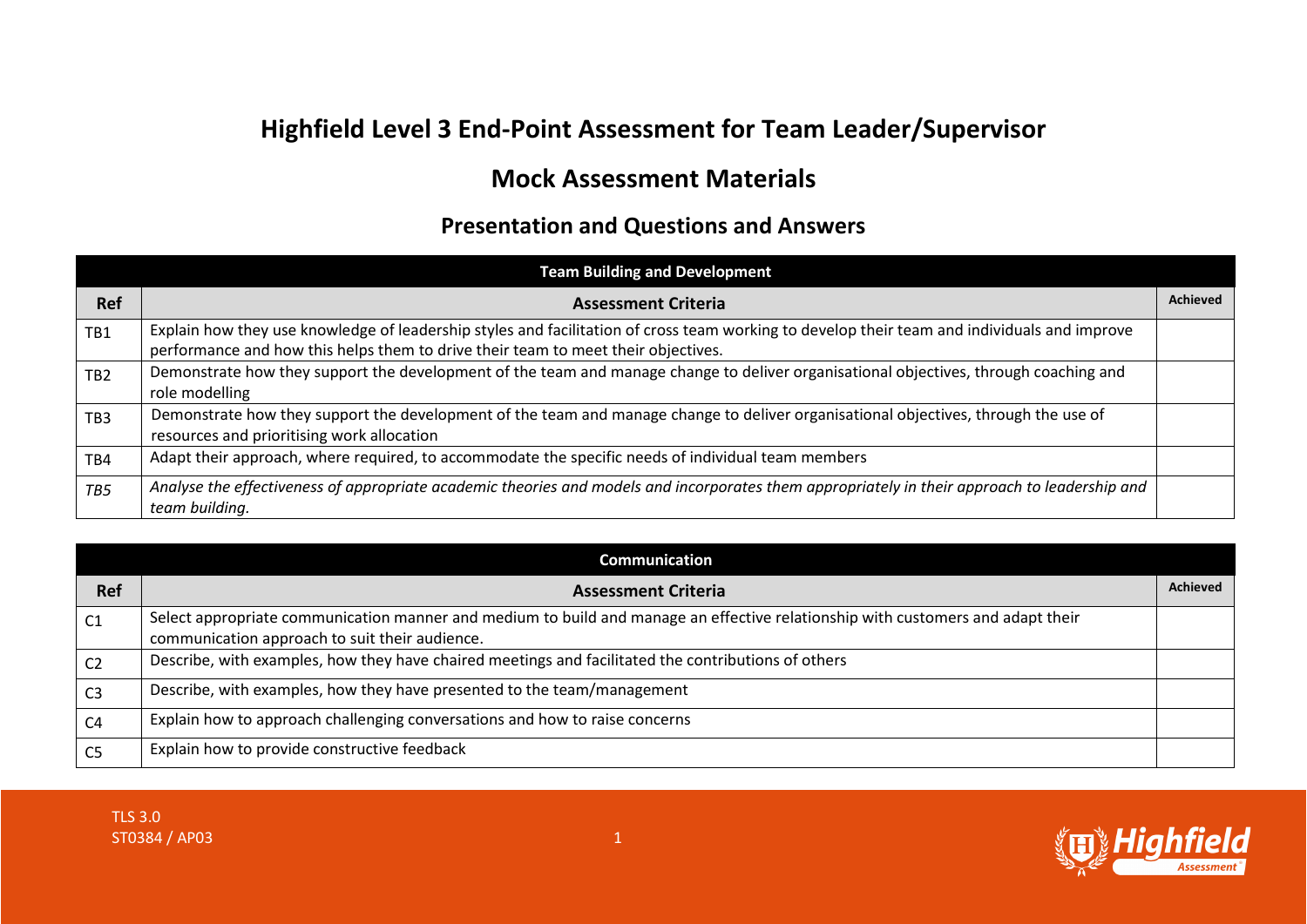| Evaluate how they build rapport with their audience, including customers, and how this can be negatively and positively impacted on by the |  |
|--------------------------------------------------------------------------------------------------------------------------------------------|--|
| $\mid$ different communication approaches and styles (e.g. verbal, non-verbal, written, visual and digital/electronic)                     |  |
| . Requlate the flow of conversations in the meetings they lead and compensate for both dominant and quiet voices to be heard equally       |  |

| <b>Organisational Culture and Strategy</b> |                                                                                                                                                                                                                |                 |
|--------------------------------------------|----------------------------------------------------------------------------------------------------------------------------------------------------------------------------------------------------------------|-----------------|
| <b>Ref</b>                                 | <b>Assessment Criteria</b>                                                                                                                                                                                     | <b>Achieved</b> |
| OC1                                        | Explain the importance of an organisational culture, what it is influenced and informed by, and its responsibility to equality, diversity and                                                                  |                 |
|                                            | inclusion                                                                                                                                                                                                      |                 |
| OC <sub>2</sub>                            | Describe how an organisational strategy is arrived at                                                                                                                                                          |                 |
| OC <sub>3</sub>                            | Describe how both the strategy and culture are cascaded through an organisation                                                                                                                                |                 |
| OC <sub>4</sub>                            | Describe how they remain flexible in delivering the organisation's strategy                                                                                                                                    |                 |
| OC <sub>5</sub>                            | Describe how targets are achieved and outcomes monitored                                                                                                                                                       |                 |
| OC6                                        | Analyse how culture can affect individuals in different ways and how different cultures can impact on team working and strategy.                                                                               |                 |
| OC7                                        | Explain the impact their communication of operational plans has had on the deliverable actions for their team, and the steps they then took to<br>mitigate any adverse effects arising from this communication |                 |

|                 | <b>Problem Solving</b>                                                                                                                                |                 |
|-----------------|-------------------------------------------------------------------------------------------------------------------------------------------------------|-----------------|
| <b>Ref</b>      | <b>Assessment Criteria</b>                                                                                                                            | <b>Achieved</b> |
| PS1             | Apply problem solving and decision-making techniques.                                                                                                 |                 |
| PS <sub>2</sub> | Explain how they take a positive and adaptative approach to change within their organisation                                                          |                 |
| PS3             | Describe when they have shown accountability for personal and team objectives                                                                         |                 |
| PS4             | Describe when they have shown resilience in challenging situations                                                                                    |                 |
| PS5             | Adapt both their approach, and that of their team, to operational change and challenges within their organisation, escalating issues when<br>required |                 |
| PS <sub>6</sub> | Present strategies to implement operational and/or team plans and manage resources.                                                                   |                 |